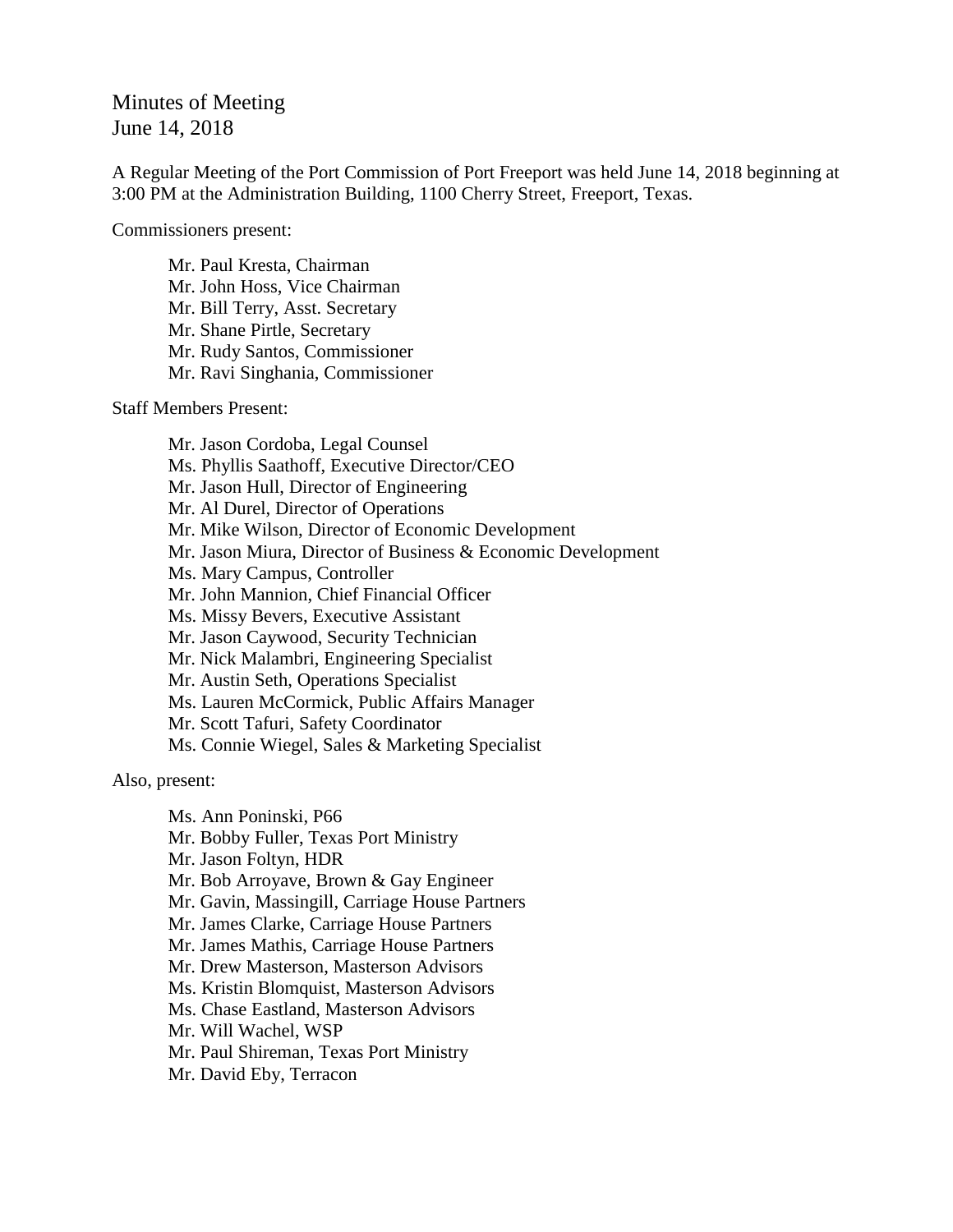- 1. CONVENE OPEN SESSION in accordance with Texas Government Code Section 551.001, et. seq., to review and consider the following:
- 2. Invocation Mr. Bobby Fuller, Texas Port Ministry
- 3. Pledge of Allegiance: U.S. Flag & Texas Flag
- 4. Roll Call. All Commissioners were present.
- 5. Safety Briefing Mr. Chris Hogan, Director of Protective Services
- 6. Approval of minutes from the Regular Meeting held May 24, 2018.

A motion was made by Commissioner Pirtle to approve the minutes as presented. The motion was seconded by Commissioner Terry with all Commissioners present voting in favor of the motion.

7. Receive report from Executive Director/CEO and/or Port staff on activities and matters related to administrative affairs. Port tenant updates, USCOE, rail issues, AAPA Committees, leases, contracts, upcoming Port and civic events and other related administrative affairs.

Mr. Hogan reported that Port Freeport, along with other agencies, will participate in the Hurricane Expo at the Brazoria County Fairgrounds June 23. Mr. Miura introduced a new employee in his department, Sales & Marketing Specialist Connie Wiegel. Ms. Saathoff reported on Phillips 66's announcement to expand their Sweeny Hub in Old Ocean with the construction of two 150,000 barrel-per-day natural gas liquids fractionators. She also reported on the 2018 Work Plan the Corps released earlier this week. A link has been sent to the Board along with summaries on Texas Port projects which includes both flood control and navigation projects. Texas did receive funds for investigations or construction and there are additional feasibility study funds for the Brazos River and Colorado Locks project. She noted an effort is underway to stop interference by the Office of Management and Budget (OMB) in changing the Corps' work plan. Chairman Mike Simpson of Energy & Water has crafted an amendment to the 2019 Financial Services Appropriations Bill, which is currently being marked up in committee, to stop interference from OMB. Ms. Saathoff reported touring the Great Lakes Dredge vessel, along with Commissioner Hoss, Commissioner Pirtle and Mr. Hull. The dredge is currently operating in the Freeport LNG berthing area. Commissioner Hoss shared pictures from the tour of the dredge. Mr. Durel reported on the two vessels Hoegh brought in Memorial Day weekend, the Hoegh Trove and Hoegh New York. He also shared pictures of Hoegh New York's operation at Dock 7 (a first for the Port) as well as the Hoegh Glovis at Dock 2 which had its first sailing from Freeport. The Port hosted a group of high school leadership students from Fort Bend County schools on June 12. In addition to touring Port facilities, staff members from each department visited with the students about the different jobs at the Port. Ms. Saathoff reported attending the Needville City Council Meeting on June 13 and giving a presentation on Port Freeport. She also spoke to the Rosenberg East End Chamber Infrastructure Committee on June 8. Additionally, she will be giving a presentation to the Highway 36A Coalition Conference in Prairie View A&M on June 18. The Board Workshop is scheduled for June 27 at the Port Freeport Administration Building and a regular meeting will be held June 28. Ms. Saathoff reminded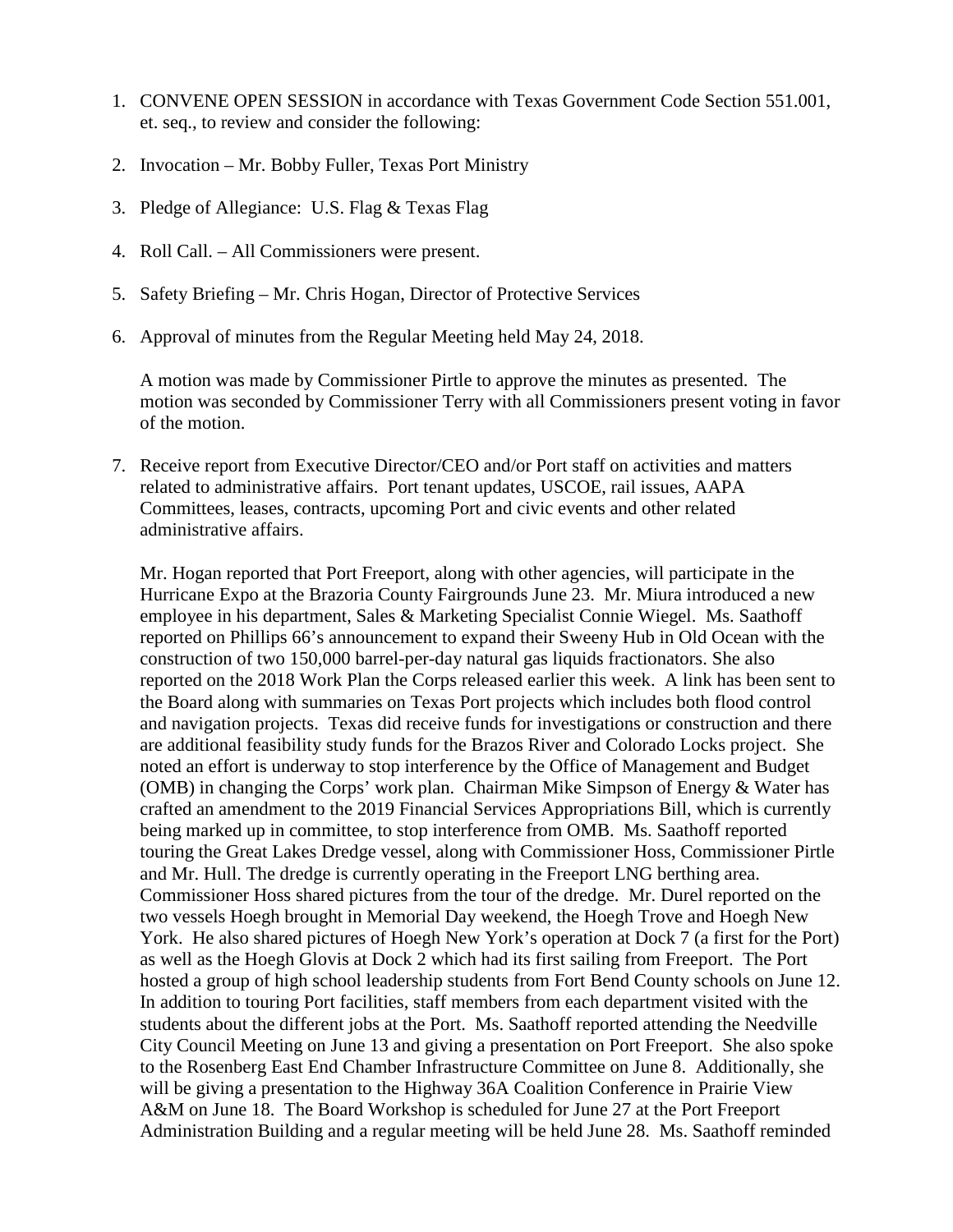everyone of the special meeting June 22. Due to the number of meetings requested this month and Commissioner absences expected, Ms. Saathoff asked the Board to consider canceling the July 12 board meeting. After discussing options, the Board elected to cancel the July 12 meeting and move the second meeting to July 19, making this the only meeting for the month of July. Commissioner Hoss inquired about the levee road closure on the south levee. Mr. Hull stated that he spoke with Chris Gallion at the Velasco Drainage District about the closure and reported the existing fence and gate will be moved within 150 feet of FM 1495 to close the entrance and should be complete June 28. The closure is due to ongoing issues with the public entering and trespassing on the property. The Port will still have access.

8. Receive report from Commissioners on matters related to meetings and conferences attended, Port presentations and other related Port Commission matters.

Commissioner Pirtle reported attending the BayTran Luncheon on June 8. He will also attend the Highway 36A Luncheon June 18.

Commissioner Hoss reported attending the dredge tour on June 12.

- 9. Public Comment There were no public comments.
- 10. Receive update from Carriage House Partners, LLC regarding legislative affairs.

Consultants Gavin Massingill, James Clarke and James Mathis with Carriage House Partners updated the Board on legislative affairs and events taking place in the interim. Mr. Mathis gave a political overview of the primaries stating Texas saw a record turnout, however it only included 17% of the registered voters in the state. Texas will see its first Democrat Party runoff for governor since 1990. House Speaker Joe Straus has announced he is not seeking re-election. Mr. Clarke gave an update on interim activities. The Transportation Commission met in May to consider rules to implement the ship channel improvement revolving fund. The comment period for these rules is open through July 9. Looking toward the next session, Mr. Massingill highlighted issues that will be on the forefront. This includes difficult budget issues such as Medicaid enrollment, Harvey, school finance and school security. The continuation of eminent domain from last session will also be a big item of discussion. Issues of interest to the Port include coastal barrier, port funding and the ship channel improvement revolving fund. Next steps for Port Freeport is to start planning the legislative agenda for next session. Mr. Massingill suggested staff discuss priorities and strategic needs for the next legislative cycle, then meet with CHP to develop a strategy and draft legislation, if needed. He also noted the GLO has identified possible Harvey money for improvements, specifically the Freeport portion of the Sabine to Galveston study. The Corps has not released their final rule on the funds but is expected later this month. The GLO indicated they would like to tour Port Freeport and use that opportunity to brief staff.

11. Discuss and consider award of contract to Masterson Advisors LLC for financial advisory services.

After meeting with the Finance Committee to review proposals submitted, Mr. Mannion presented an agreement with Masterson Advisors for financial advisory services. The scope of services with this agreement includes advising the Port on market terms, market structure,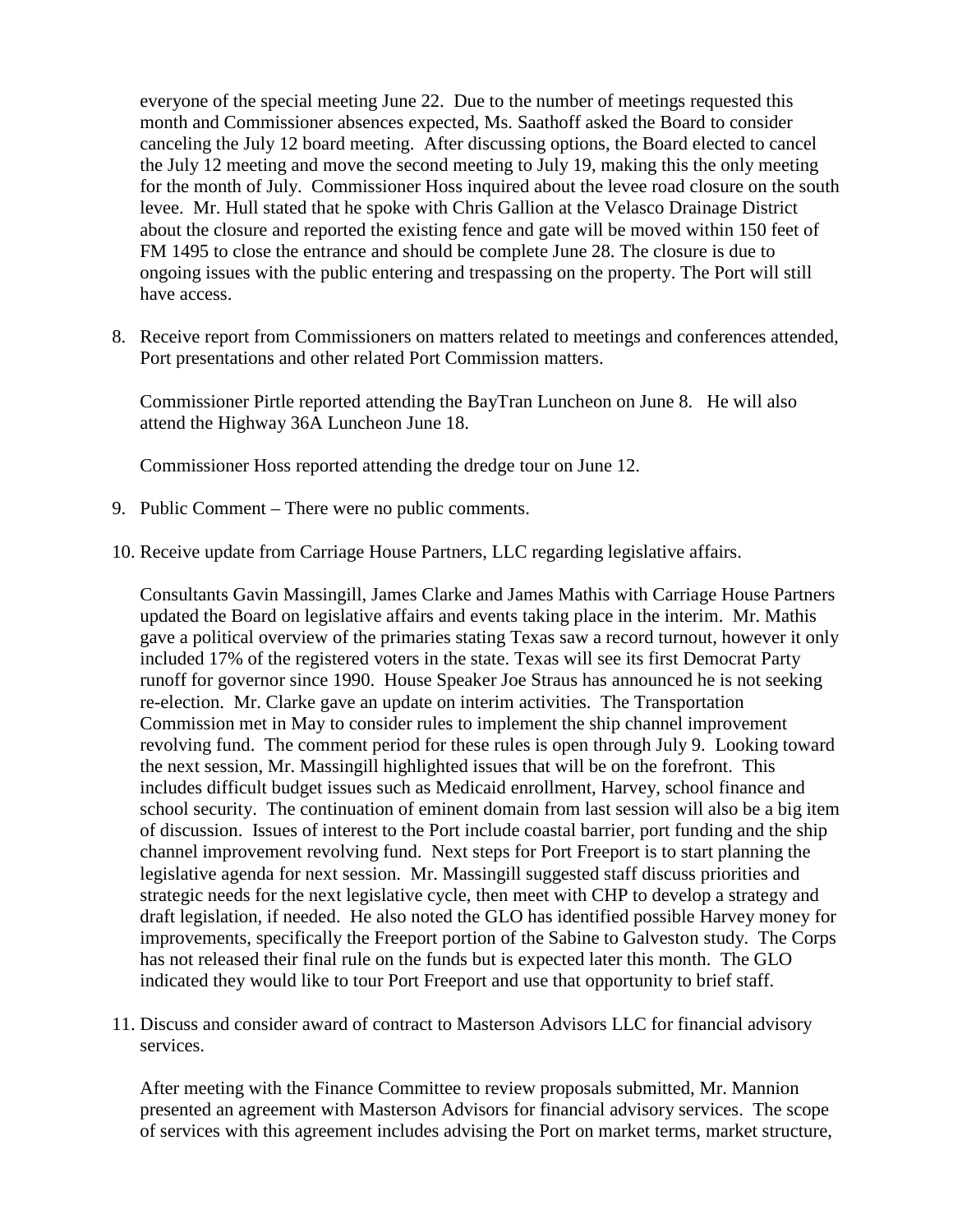options for executing and financing in the public bond markets. It is staff's recommendation the Board approve the agreement with Masterson Advisors and terminate the current agreement with Hilltop Securities.

A motion was made by Commissioner Singhania to approve the contract as presented. The motion was seconded by Commissioner Hoss with all Commissioners present voting in favor of the motion.

12. Approval of a Professional Services Agreement with Rain Bowen for Asbestos Survey & Remediation Design for the East End Properties 2018 project, for an amount not to exceed \$25,000.00.

Mr. Hull presented a proposal with Rain Bowen for asbestos testing of 15 Port-owned properties which is required before the properties can be demolished. Once this testing is complete, staff will request a proposal for air-quality monitoring. The Strategic Planning Advisory Committee reviewed the proposal and recommends approval of the agreement presented by staff.

A motion was made by Commissioner Terry to approve the agreement as presented. The motion was seconded by Commissioner Santos with all Commissioners present voting in favor of the motion.

- 13. EXECUTIVE SESSION in accordance with Subchapter D of the Open Meetings Act, Texas Government Code Section 551.001, et. seq., to review and consider the following:
	- A. Under authority of Section 551.071 (Consultation with Attorney) for discussion regarding:
		- 1. Discussion and consultation with attorney regarding bidding schedule for Pipeline Right-of-Way Easement across the following described land owned by the Port:
			- (1) Lots 13A & 14, B.C.I.C. Subdivision, No.3 ASA Mitchell Survey, Abstract 98, Brazoria County, Texas;
			- (2) Lot 116, B.C.I.C. Division 8 Subdivision, Frederick Calvit Jr. Survey, Abstract 51, Brazoria County, Texas;
			- (3) Lots 105 and 108, B.C.I.C. Division 8 Subdivision, Frederick Calvit Jr. Survey, Abstract 51, Brazoria County, Texas;
			- (4) Lots 118, 119, 120 and 121, B.C.I.C. Division 8 Subdivision, Frederick Calvit Jr. Survey, Abstract 51, Brazoria County, Texas;
			- (5) Lots 8, 9 and 10, Block 70, Quintana Subdivision, Stephen F. Austin Survey, Abstract 28, Brazoria County, Texas;
			- (6) Lots 7, 8, 9, 10, 11 and 12, Block 31, Quintana Subdivision, Stephen F. Austin Survey, Abstract 28, Brazoria County, Texas;
			- (7) Lots 7, 8, 9, 10, 11 and 12, Block 93, Quintana Subdivision, Stephen F. Austin Survey, Abstract 28, Brazoria County, Texas.
	- B. Under authority of Section 551.072 (Deliberation of Real Property Matters) for discussion regarding: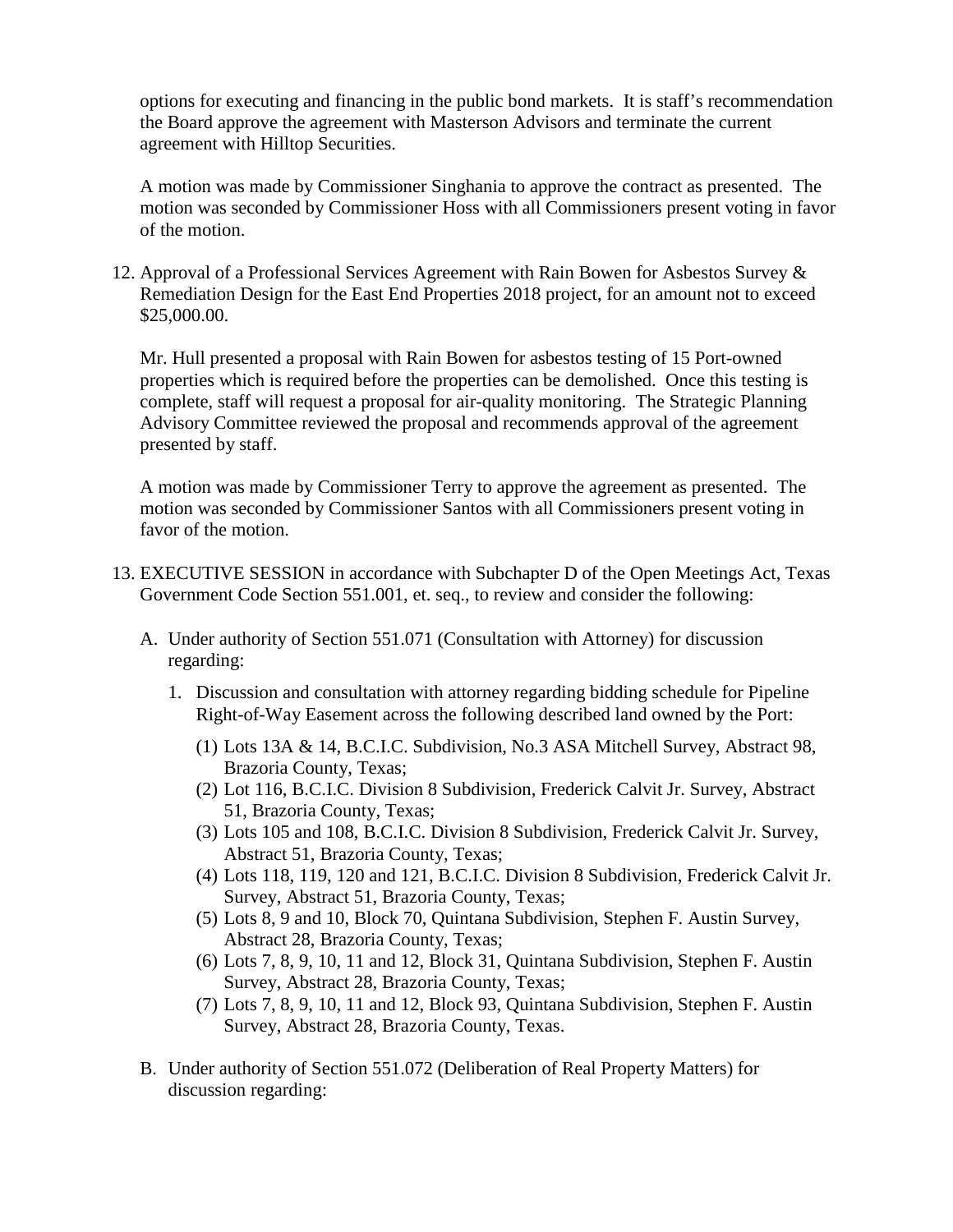- 1. Discussion regarding the terms and conditions of a Purchase Contract for property located at 712 N. Avenue D.
- 2. The potential exchange, lease, or value of real property located at Port Freeport, including but not limited to Parcels 7, 8, 10, 26, and 37.
- 3. Discussion regarding the potential exchange, lease or value of real property located in Freeport, Texas, including but not limited to the area known as the East End of Freeport and bordered by the following streets: FM 1495; East 2<sup>nd</sup> Street; Terminal Street and East 8<sup>th</sup> Street in Freeport, Texas.
- 4. The potential purchase, exchange, lease or value of real property located at Port Freeport, including but not limited to the real property located at and contiguous to Berths 1, 2, 5 and 7.
- 5. The potential exchange, lease, or value of real property located at Port Freeport, including but not limited to Parcels 4, 5, 6, 9, 14, 19, 27, 31, 34, 35 and 38.
- C. Under authority of Section 551.074 (Deliberation of Personnel Matters) for discussion regarding:
	- 1. Deliberation regarding the appointment, employment, evaluation, reassignment, duties of a public officer or employee: Executive Director/CEO.
- D. Under authority of Section 551.076 (Deliberation of Security Matters) for discussion regarding:
	- 1. Discussion regarding issues related to the deployment, or specific occasions for implementation of security personnel or devices or security audit and services.
- 14. RECONVENE OPEN SESSION to review and consider the following:
- 15. Approval of a Purchase Contract for property located at 712 N. Avenue D.

Since the contract presented was not in line with the Port's standard contract, a motion was made by Commissioner Hoss to have the Board authorize the Port's attorney to draft the appropriate documents for this transaction and proceed forward. The motion was seconded by Commissioner Singhania with all Commissioners present voting in favor of the motion.

16. Discuss and consider granting authority to Executive Director/CEO Phyllis Saathoff to execute any and all documents necessary and required by Stewart Title to close the transactions on the following properties:

303 E. 2nd Street, Freeport, TX (East End Property) and 1621 N. Avenue T, Freeport, TX (Avenue T Property)

A motion was made by Commissioner Terry to authorize transactions necessary. The motion was seconded by Commissioner Hoss with all Commissioners present voting in favor of the motion.

17. Adjourn.